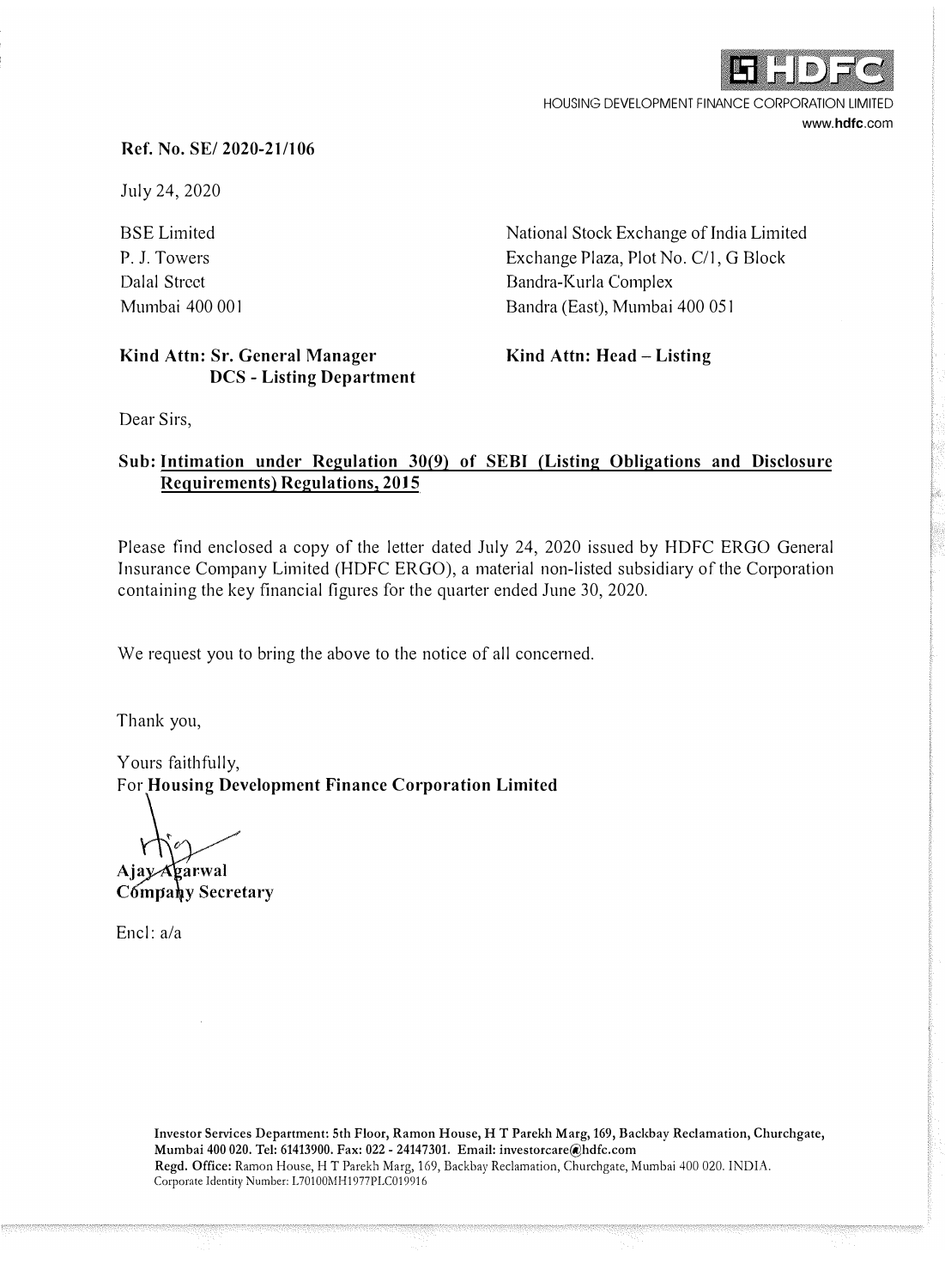HDFC ERGO General Insurance



July 24, 2020

Ref No.: HDFCERGO/SLC/VC/2020-21/59

Housing Development Finance Corporation Limited 4 th Floor, HDFC House, 165-166, Backbay Reclamation, H.T.Parekh Marg Churchgate, Mumbai - 400020

Kind Attn: Mr. Ajay Agarwal, Company Secretary

Dear Sir,

#### Sub: Unaudited Financial Results for the quarter ended June 30, 2020

#### Ref: Compliances pertaining to material unlisted subsidiary under SEBI (Listing Obligations and Disclosure Requirements) Regulations, 2015

We wish to inform you that the Board of Directors of the Company at its meeting held on July 22, 2020, approved the unaudited condensed Financial Statements (Financial Results) for the quarter ended June 30, 2020, subjected to a limited review by one of the Joint Statutory Auditors.

We regret the delay in submission which was due to Work From Home situation in COVID-19.

The Key financial figures are given in Annexure-1.

Thanking You,

Yours' Faithfully, For HDFC ERGO General Insurance Company Limited

 $\sqrt{u}$ 

Dayananda V. Shetty Company Secretary & Chief Compliance Officer Encl: a/a

HDFC ERGO General Insurance Company Limited (Formerly HDFC General Insurance Limited)

CIN: U66030MH2007PLC177117. Registered & Corporate Office: HDFC House, 1st Floor, 165 - 166 Backbay Reclamation, H. T. Parekh Marg, Churchgate, Mumbai – 400 020.

Customer Service Address: D-301, 3rd floor, Eastern Business District (Magnet Mall), LBS Marg, Bhandup (West), Mumbai 400078

Tel.: +91 22- 66383600| Customer Service No.+9122-6234 6234/ 0120 6234 6234| care@hdfcergo.com | www.hdfcergo.com. IRDAI Reg No. 146.